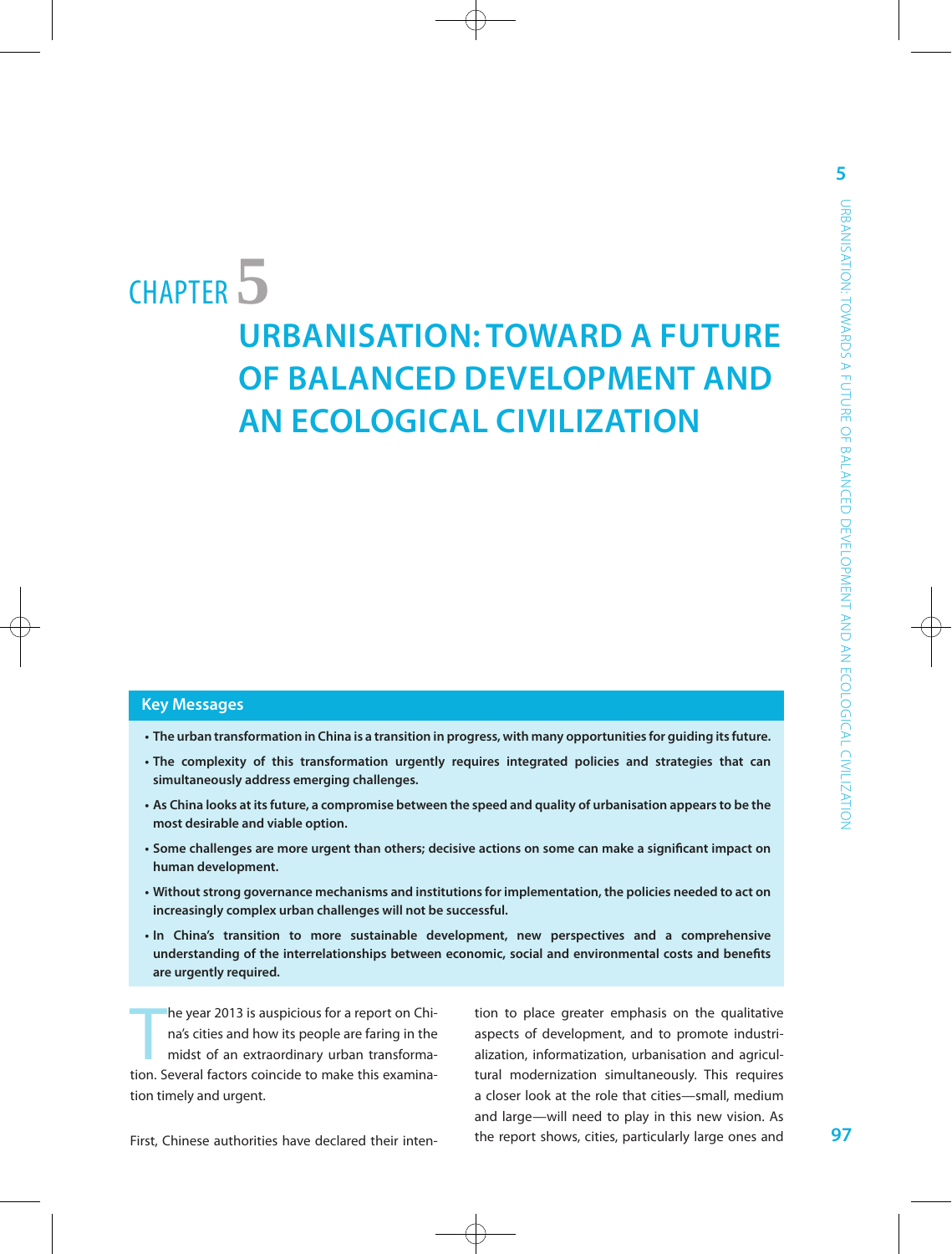the clusters that they have formed, have contributed to thriving economic growth and development in recent decades. The urgency now is to ensure that all cities can continue to make a positive difference, rather than becoming a drag on efforts to attain more sustainable and balanced development. In this new phase, small and medium cities will need to play greater and more active and complementary roles than in the past. This suggests that China should scientifically plan for the scale and layout of cities and urban clusters.

Secondly, with more people now living in cities than in rural areas for the first time in history, the Government is fully aware of the need to turn its attention to making sure that cities are more liveable, humane and safer. This is a daunting task, with many facets and possible trajectories, as this report tries to highlight. It is directly linked to China's aspiration to switch to a more balanced model of growth, as expressed in its 12th Five-Year Plan. How China succeeds—or not—in advancing quality growth and human development in its cities will, in many ways, dictate the options and degree of success in its aspirations for more balanced growth and development.

Lastly, this report's reflections coincide with a number of ongoing global debates, including the post-2015 discussions around sustainable development, and the links between poverty, environment and inclusive green growth, as well as climate change negotiations. Because of the importance of China on the international stage, what happens here will certainly have an influence elsewhere. China has already strengthened international cooperation related to urbanisation. In May 2012, Li Keqiang, who was Vice Premier at that time, signed the "Joint Declaration on the EU-China Partnership on Urbanisation" with European Commission President Jose Manuel Barroso. Relevant State Council departments actively promote cooperation and exchanges with UN-HABITAT, the World Bank, the Asian Development Bank, the OECD and other similar agencies, and also engage with the BRICS countries (Brazil, the Russian Federation, India, China and South Africa).

#### *Aiming for an Ecological Civilization*

The report takes a sweeping look at the urban transformation of the last few decades, and its drivers, impacts and growing challenges. One conclusion is that in addition to the speed of growth, the nature of the urbanisation process has altered and is still in transition. This provides an opportunity to guide the process as it continues to shape cities and their roles in the next two or three decades. The overall strategy to shift to a more balanced model of economic growth and development provides a new framework to inform this phase of urbanisation.

A transition is in progress from an urbanisation propelled by industrialization to one now influenced by a quest for inclusion and integration of all urban residents into city life—in other words, a process pushed by 'urban citizenization.' There are many implications for the future. The demand for unskilled and lowskilled labour attracted hundreds of millions of rural people to the cities as China's period of reform and opening up gained momentum. As China has entered the late stage of industrialization, the scope for additional physical expansion of the manufacturing sectors is diminishing. There must be new drivers to advance urbanisation and respond to sustained demand for urban services from the 260 million migrants already in cities. Conversion of more migrants from rural to urban settings will likely further stimulate investment in urban infrastructure, housing and industrial development.

Industrial expansion in the past has powered a nearly two-digit growth rate, but the quality of urbanisation in terms of liveability and sustainability is a major concern to the leadership of China, as expressed in recent statements. A shift to development characterized by a reduced rate of economic growth will make cities more liveable and sustainable for all urban citizens. A balance between urbanisation and economic growth was called an 'upgraded version' of the Chinese economy by Premier Li Keqiang in one of his recent statements.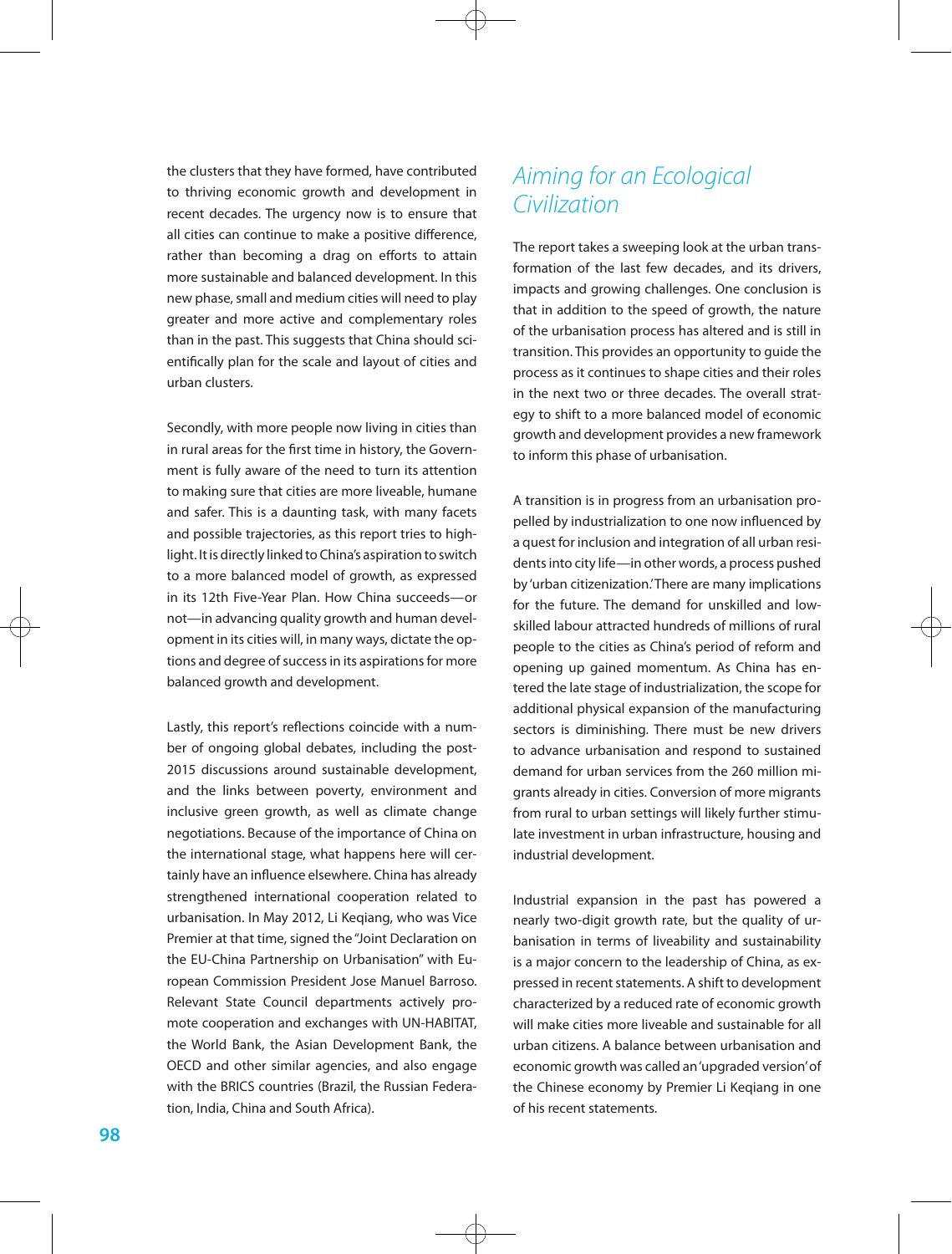### *Pursuing Integrated Policies to Manage Emerging Challenges*

The scale and speed of urbanisation in China is expected to continue for the next two decades. If the challenges are immense and the future full of uncertainties, one thing is clear: success depends on cities becoming liveable and sustainable. The forward trajectory will have distinct Chinese characteristics, differing from paths in both developed and other developing counties, but there may be experiences and lessons learned to be shared.

Public policies have a big role to play in shaping the future. As the report shows, the great waves of urbanisation in China have been driven largely by major policy reforms to guide urban development. There is an urgent need now for a new generation of integrated urban policy reforms that can cope with complex urban challenges. Because of the magnitude and speed of many changes, the window of opportunity for addressing many of these is relatively small. Making upfront investments and bold decisions today could mean lower costs in the future, with a last chance to avoid lost opportunities and higher costs.

Many recent reports on cities in China focus on resource pressures and constraints, climate change and environmental impacts. This report builds on these issues, but goes one step further to probe the interrelated consequences of urban transformation on people and human development. It maintains that addressing different dimensions separately rather than in an integrated manner may not bring desired effects, or could even be counterproductive. A portfolio of integrated policy approaches to simultaneously address some key emerging challenges is required to achieve multiple benefits.

A sample of challenges is presented here. Although not strictly urban in nature, they are magnified in cities, with serious implications for human development in China and beyond, and its aspirations for an ecological civilization.

- A slowdown in economic growth, which according to many analysts will most likely be the future trend, is bound to exert pressures for faster restructuring of the economy in order to counteract negative fallout. The current imbalances between primary, secondary and tertiary industries will need a closer look to determine a more balanced contribution by each sector.
- The demographic transition taking place will have great future impacts, positive and negative, and will pressure social services and economic productivity. Can measures be taken today to mitigate negative effects? Demographic transition has contributed greatly to economic growth and the savings rate in recent decades. Further unlocking human potential through increased investments in health and education, and reducing exclusion and discrimination through targeted support to vulnerable and poor populations could be important priorities. These measures will help enhance human development and sustain high growth.
- Growing inequalities emerging on many fronts through the transition to a market economy are a major concern to government authorities. Can more targeted and aggressive policies in cities be designed to ensure that there is equal access by all to opportunities and social services?
- Urban-rural links resulting from expanding city growth and emerging demands on the one hand, and the rush of the rural population to the cities on the other need to be studied in greater detail. Better understanding will help policies build on positive synergies between the two and reinforce mutual benefits. Adhering to the policies of industry nurturing agriculture; cities supporting rural areas; and giving more, taking less and loosening control would help promote rural-urban integration in planning, infrastructure and public services. Improving the conditions of the rural population and the integration of cities and the countryside would certainly be one of the best encouragements for more orderly and controlled migration to cities.
- The negative consequences of a deteriorating ur-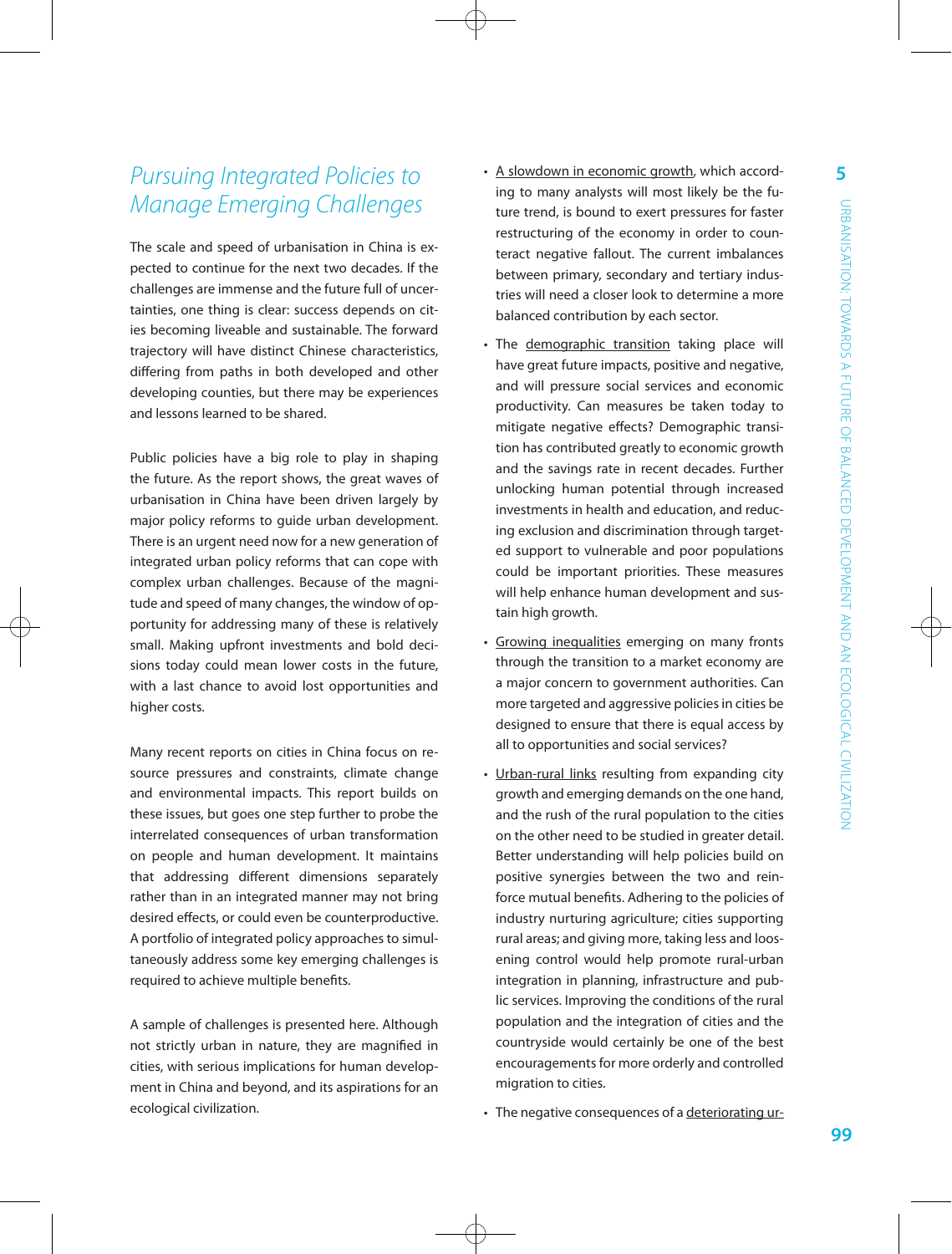ban environment, with severe impacts on human and ecosystem health, need urgent attention. Measures to address these issues require a different metric of costs and benefits. Investing in environmental improvements could have payoffs and benefits for human and ecosystem health that are often not quantified. Better methods could help gauge their costs in a more realistic manner.

• A last consideration is the synergy of China's urban transformation with the global economy and environmental sustainability.

All of these complex trends need to be tackled by integrated policy packages and approaches that target multiple objectives and seek benefits across the spectrum of issues involved in urban sustainability and liveability.

### *Compromising between the Speed and Quality of Urbanisation*

As China looks at the future, it is clear that it needs to make an urgent choice of which paths and scenarios it will pursue.

The uniqueness of China's urban transformation simply means that there are no obvious lessons or best practices to adopt, no simple precedents to examine, no set examples for replication. In many ways, China is on its own when looking for solutions and ways to implement them. The superlatives abound in every aspect of its urban transformation. As one journal recently declared, "Perhaps Rome cannot be built in a day. But at China's current rate of construction, it would take roughly two weeks."1 As this report points out, under the baseline scenario described in chapter 3, the expected growth of the urban population in the next 20 years is by approximately 310 million people, more or less the whole current population of United States of America.

China's distinct case calls for a certain degree of cau-

tion by those tempted to quickly criticize, and express frustration and impatience with the immense problems of many Chinese cities. But it also points to the stark reality that unless bold, creative and decisive action is promptly taken, cities may turn into major obstacles to China's development aspirations, instead of acting as the engines for progress. One important step may be to consciously choose the type of urbanisation China will embrace. This report offers some alternative scenarios, not as predictions, but rather as trajectories for what could happen under various circumstances.

The most desirable pathway may be achieved through strategies and policies that respond to human development concerns while allowing cities to thrive and contribute to economic growth. The report suggests that such a pathway is not only feasible, but with potential payoffs and benefits that could offset some of the costs of pursuing it. According to the scenarios, considerable investments will be required, but these could yield significant results across all fronts—including environmental protection, social services and appropriate infrastructure. As the report also argues and repeatedly illustrates, getting urbanisation right calls for cities to be socially equitable, economically dynamic and environmentally friendly.

Given the sheer scale of urbanisation in China, natural resources and ecological systems will have difficulties supporting industrialization and mass consumption for up to 1 billion urban Chinese—the expected city population by 2030 if the urbanisation rate reaches 70 percent. The Chinese leadership has called for the construction of an ecological civilization to minimize or avoid the negative impacts of industrialization and urbanisation. Under this concept, 'respect' for nature instead of 'conquest' of nature forms the ethical basis for man and nature in harmony. Industrial production, for example, needs to give greater importance to a circular process from raw materials to products and recyclable materials, instead of a linear process of raw material to products to waste.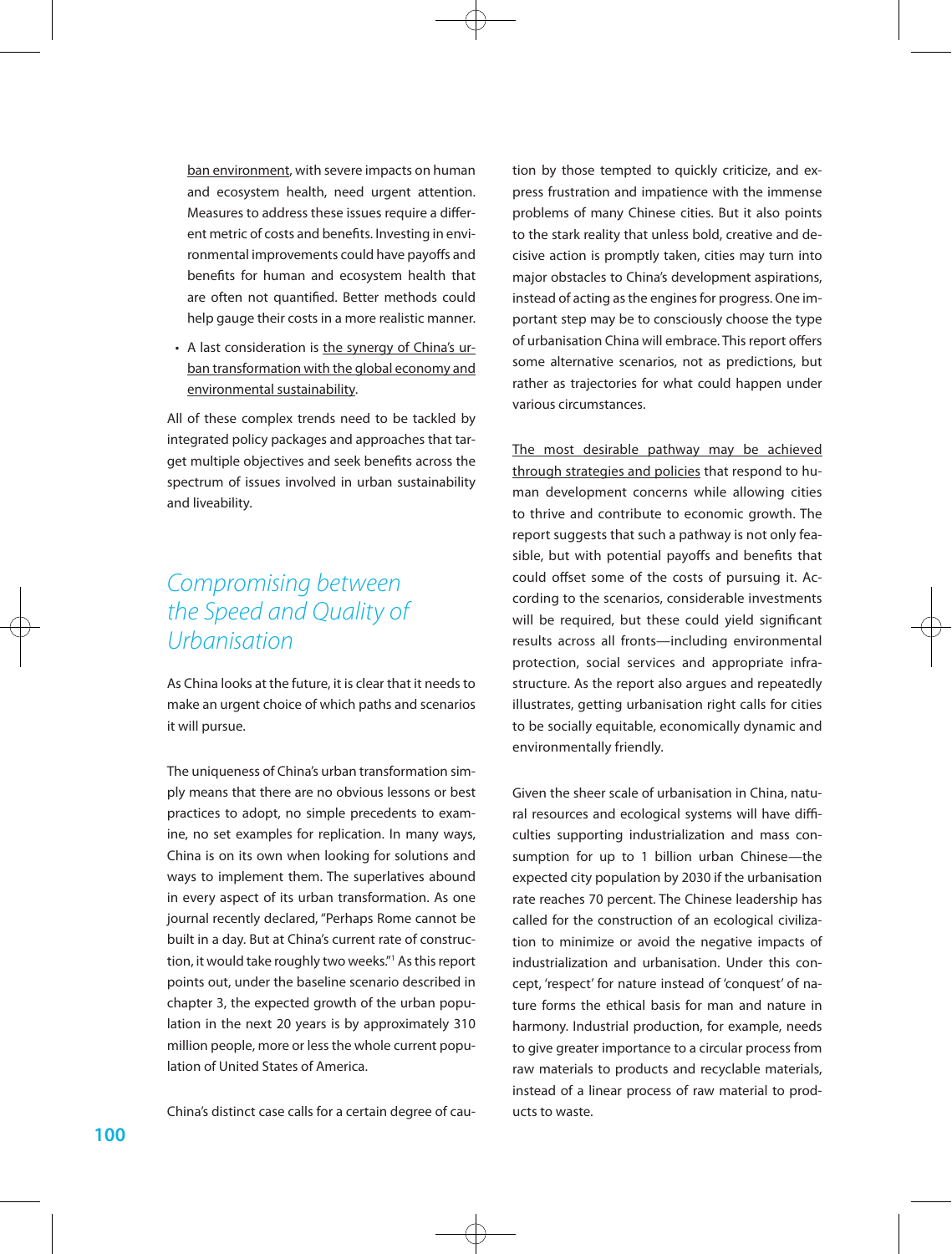### *Taking Decisive Action to Improve China's Human Development*

Being able to provide adequate social services; ensuring equal access to them by all urban residents, including migrants; forecasting and preparing for the impacts of changing urban demographics; tackling growing divides and inequalities; and addressing the major environmental degradation that has come with fast-paced urbanisation are some critical areas in urgent need of attention.

Aware of the urgency, Chinese authorities are already taking decisive actions across many fronts, introducing new policies and experimenting with innovative ideas, and beginning to compile a new national plan to guide urbanisation.<sup>2</sup> But given the rate of growth and change, it has been difficult to match the demand for services. And escalating challenges are expected to exert ever more pressure.

The system of public social services in particular has been strained by growing demand due to the massive influx of migrants. This growth is expected to continue for the next two decades, posing even heavier demands. Will the system be able to close current gaps and provide universal access, as essential to integrating people within cities? One important contributor to growing inequality—the unequal treatment of the migrant population—can be eased by tackling this problem. But large investments will be required.

The household registration system has been the key policy instrument to adjust the process of urbanisation since the establishment of the People's Republic of China. Before the late 1970s, when the reform and opening-up policy was initiated, urbanisation was under strict control by the Government through topdown planning. All newcomers to cities were provided with urban registration for access to services, but at that time, the growth of cities was slow. Starting in the mid-1980s, rural migrants were allowed to work in cities, yet were not granted urban citizenship status. Despite being cut-off from social services as a result, rural people still moved to cities for higher salaries and other economic benefits. Today, to promote urban citizenization for migrants, the nation has begun to consider the full liberalization of restrictions in small towns and cities, the orderly release of limits in medium-sized cities, a gradual relaxation and reasonable requirements for settling in large cities, and over time the acceptance of qualified agricultural residents as registered urban citizens.3

Additional pressures from demographic changes include a quickly ageing population, implying greater demands and obligations for health care and social security, and perhaps other social services. The growth in people looking for employment, including migrants, will be immense. It is not very clear how to meet their needs in the short term, but in the medium and long term, a restructuring of the economy and policies to help match competencies with the supply of jobs will be the only solution.

For the environment, decisive action is urgently required to mitigate negative impacts on human health, ecosystems and the services they provide, economic competitiveness and other issues.

Imbalances in urban expansion and lack of appropriate planning constitute the major sources of urban 'diseases', such as poor air quality, polluted water and soil, disorderly development of urban spaces, excessive agglomerations of people, traffic congestion, high housing prices, frequent incidents of compromised food and drug safety, poor social management and inadequate social services, and degraded environments in villages near cities and urban-rural fringes where most migrants live. Divides are widening between the eastern and western regions of China, and between large and small/medium cities in terms of geographical and size distribution. Most rural migrants go to the east and/or to large cities, in particular municipalities and provincial capitals where the political power is based and determines resource allocation. To reduce these imbalances, urban services must be evenly distributed among regions and cities, and within cities. For instance,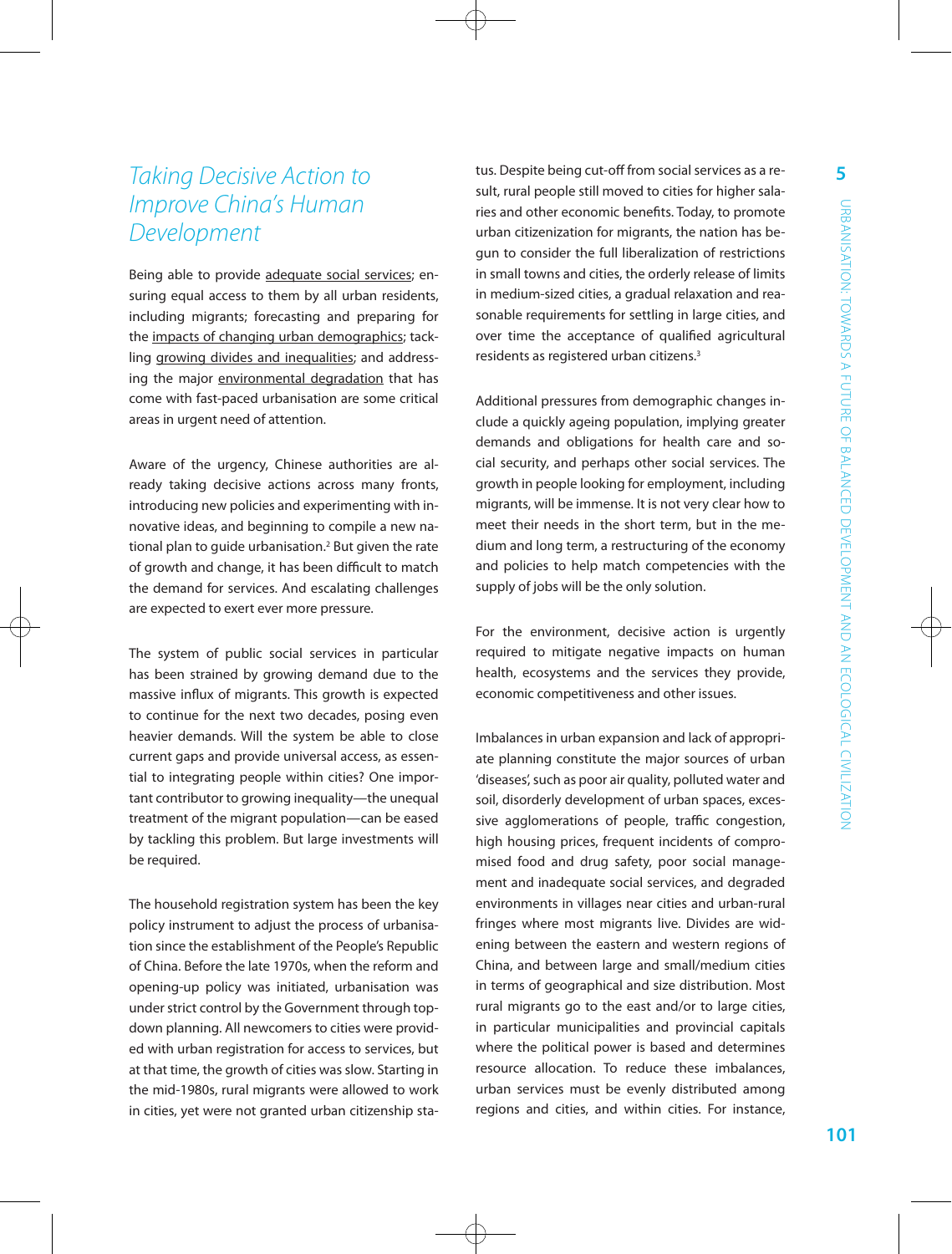top-quality universities and medical services could be located outside municipalities and provincial capitals. In many cities, as illustrated throughout the report, there are already excellent examples of corrective and innovative actions. But these need to be significantly scaled up to make a difference to the future of China's cities. Some are highlighted here.

Best practices in promoting low-carbon development and ecological cities are already found in many places in China. Solar water heating devices are widely installed in residential and public buildings in almost all Chinese cities. Electricity is progressively priced to discourage wasteful consumption. Public transport has priority in urban infrastructure construction. Twenty years ago, metro services were very limited in Chinese cities. Now all large cities have developed underground transport. The networks in Beijing and Shanghai, for instance, are among the most complex and longest in the world. Fast rails connect cities, effectively reducing road and air transport.

The challenge is that these and other best practices need additional heavy investments and most likely concomitant institutional and governance requirements for massive scale up. Despite achievements in mass transit, for example, many Chinese cities regularly experience heavy traffic congestion.

#### *Urbanisation Depends on Effective Governance*

In setting out on a path of transformation, cities should aim for top performance in scientific and technological development, participation in high-end competition in the global economy, and liveability that rivals that of urban areas in the most advanced countries in the world. Achieving this will require a renewed and urgent effort to strengthen institutions and governance, including in key areas such as population administration, land management, finance and taxation, urban housing systems, public administration and environmental management.

institutions and decision-making processes, leading to adjustments and experimentation in city management and governance. There have been trends towards more decentralization, multilevel governance schemes, experimentation with popular participation and many other solutions. As the pressures continue to increase, a close look at the adequacy of current governance structures is essential, as these structures must be equipped to make it possible for China to steer urban transformation towards liveability and sustainability.

The report cites various areas in need of reform. They include city management, and the incentives and performance monitoring of public officials. For the former, more open and transparent decision-making processes could benefit from citizen participation and ownership. In terms of the latter, the performance of public officials is curtailed by both the lack of financing options for much needed public services and an absence of incentive structures putting a premium on human development improvements. The lack of financing options results in an overdependence on income from land transference transactions, which impedes the formulation of well-planned budgets with strategies designed to meet certain goals and objectives. Incentive structures, particularly for city public officials, need a thorough evaluation to determine whether the current system is really enhancing the capacity of the decision-making process to find appropriate solutions, or exacerbating current problems. Incentives for policy implementation, both by government officials as well as by private citizens, with a focus on resource efficiency, in particular need to be strengthened. Performance monitoring of urban governance could move from its emphasis on economic growth to incorporate indicators for resource conservation, environmental protection and social development.

There are other areas with great potential for renewed efforts and reform. There is, for example, substantial potential to increase corporate social responsibility and transform consumer behaviour to support urban liveability and sustainability. While large-scale enterprises in general operate at international standards with respect to employer-employee relations and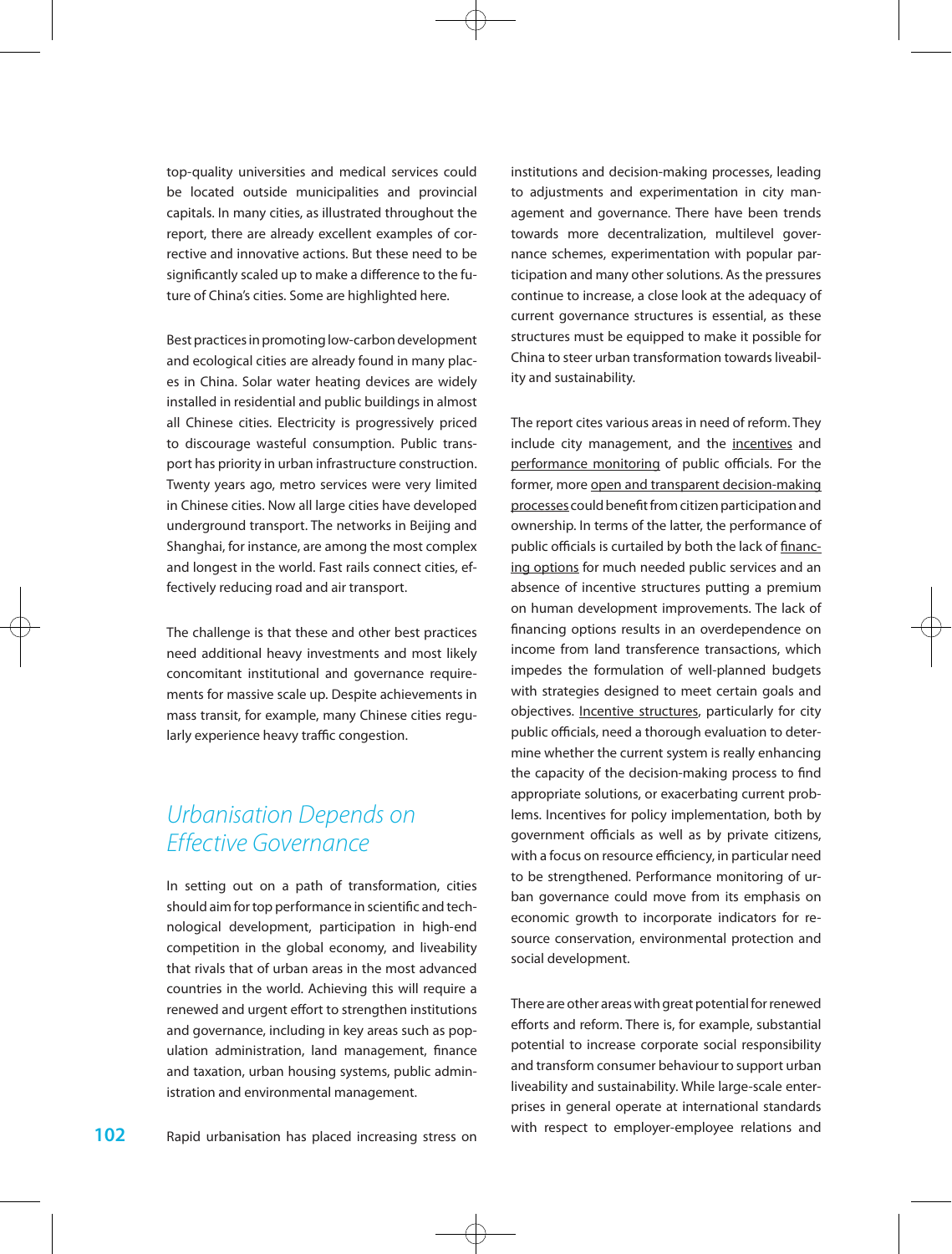environmental awareness, many medium and smallscale companies do not always provide a decent working environment and pay to their employees, and often violate environmental regulations. Many consumers in cities are driven to pursue standards of living found in more industrialized cities, generating environmental and other consequences that China would like to avoid. Wasteful, unsustainable consumption patterns include the use of vehicles that squander fuel, unnecessarily large houses, and excessive heating or air-conditioning. Extra packaging wastes natural resources and damages the environment. In some cases, packing is more expensive than the actual goods. There are many such examples.

The shift in emphasis to a more balanced model of development, one concerned with ensuring improvements in the quality of life, may require new skills and competencies for public officials. Greater attention to urban form and open and green spaces requires stronger skills in urban design, for example. There is increasing interest in preserving the tradition and culture of cities and preventing their homogenization, while at the same time promoting an innovative and creative society. This may call for new leadership skills and values. Similarly, strong skills in city management and public relations could help maintain economic dynamism so cities can compete and contribute to the growing web of urban clusters.

#### *Understanding Social, Economic and Environmental Interactions*

China confronts economic, social and environmental challenges to making cities more sustainable and liveable. Addressing emerging needs requires immense upfront investments based on some objective criteria. Arriving at the right decisions will require careful assessments of costs and benefits to account for both positive and negative consequences. The establishment of a sustainable urban public finance system and an investment and financing mechanism would be one step towards the financial security that would permit all residents to be covered by basic public services and encourage construction of appropriate urban infrastructure.

Making the right investments to promote economic development, such as upgrading and restructuring industry and promoting technological innovation, can result in high payoffs through additional jobs, greater competitiveness and complementarities with other cities and within urban clusters. In the social area, investments to make social services more reliable and of higher quality, and available to all citizens could yield benefits through better health and well-being. And making well-targeted investments in the environmental area could lead to huge payoffs in increased life expectancy, lower health care costs and a more pleasant living environment. There are hundreds if not thousands of other measures that could be part of a balanced mix to enhance the benefits of investments and mitigate any costs.

Lastly, one word of caution. The topic of urban transformation in China is immensely complicated and multifaceted. This report addresses only a handful of the issues at stake, and highlights others as crucial for further research and analysis. One relates to China's cultural heritage— specifically its architectural heritage. More and more, culture is being recognized as essential not only for sustainability, but also for liveability and even societal success. Strategies to protect and nurture culture and creativity can contribute positively to a wide range of social, cultural and economic development objectives.